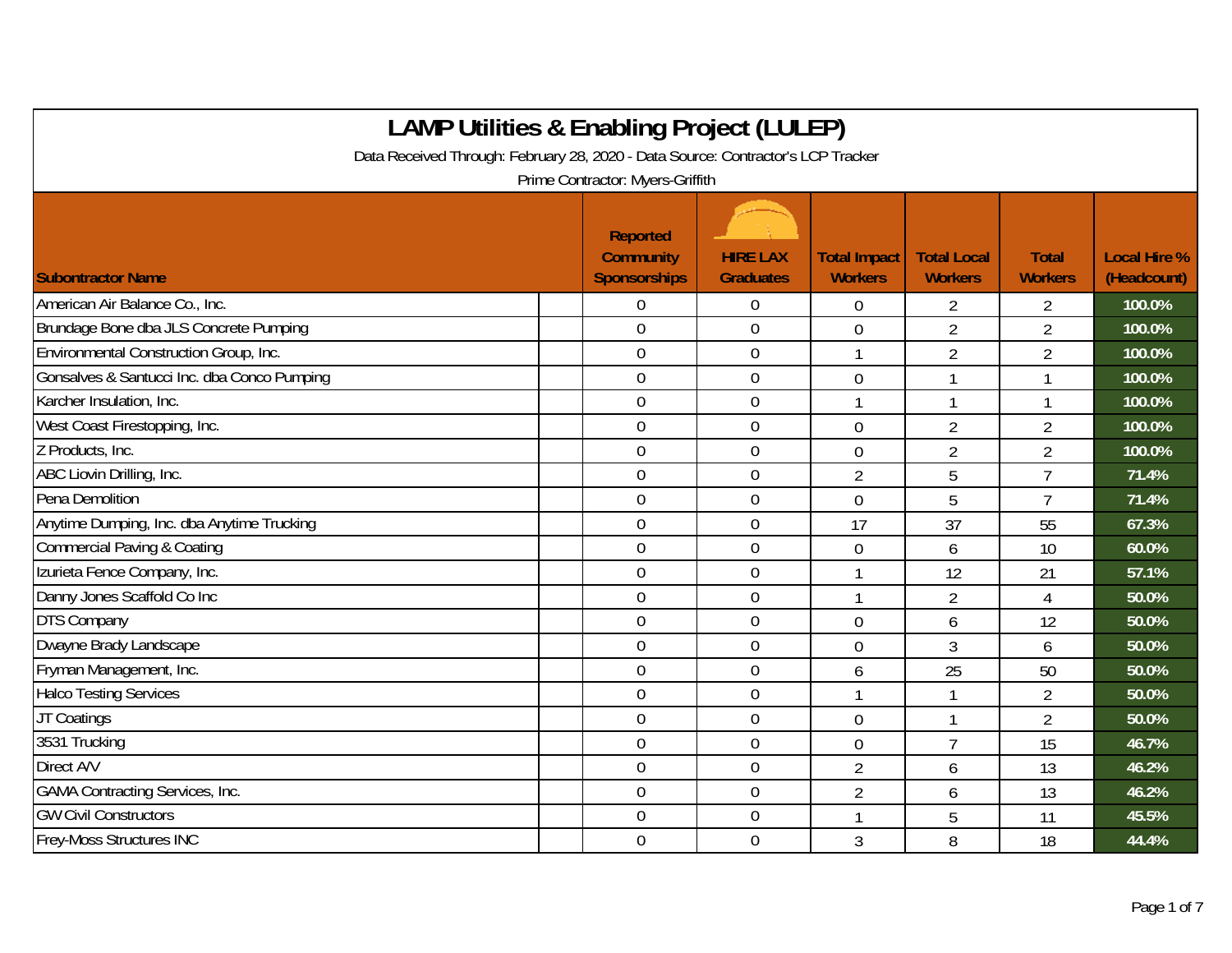| <b>LAMP Utilities &amp; Enabling Project (LULEP)</b><br>Data Received Through: February 28, 2020 - Data Source: Contractor's LCP Tracker |                                                     |                                     |                                       |                                      |                                |                                    |  |  |  |
|------------------------------------------------------------------------------------------------------------------------------------------|-----------------------------------------------------|-------------------------------------|---------------------------------------|--------------------------------------|--------------------------------|------------------------------------|--|--|--|
| Prime Contractor: Myers-Griffith                                                                                                         |                                                     |                                     |                                       |                                      |                                |                                    |  |  |  |
| <b>Subontractor Name</b>                                                                                                                 | Reported<br><b>Community</b><br><b>Sponsorships</b> | <b>HIRE LAX</b><br><b>Graduates</b> | <b>Total Impact</b><br><b>Workers</b> | <b>Total Local</b><br><b>Workers</b> | <b>Total</b><br><b>Workers</b> | <b>Local Hire %</b><br>(Headcount) |  |  |  |
| Cupertino Electric Inc.                                                                                                                  | 0                                                   | $\boldsymbol{0}$                    | $\overline{2}$                        | 7                                    | 16                             | 43.8%                              |  |  |  |
| <b>Axion Group</b>                                                                                                                       | $\overline{0}$                                      | $\overline{0}$                      | $\overline{0}$                        | 3                                    | $\overline{7}$                 | 42.9%                              |  |  |  |
| J.V Land Clearing Co., Inc.                                                                                                              | $\mathbf 0$                                         | $\boldsymbol{0}$                    |                                       | 6                                    | 14                             | 42.9%                              |  |  |  |
| Miranda Logistics Enterprise                                                                                                             | $\boldsymbol{0}$                                    | $\boldsymbol{0}$                    | 6                                     | 45                                   | 105                            | 42.9%                              |  |  |  |
| <b>T&amp;M</b> Construction                                                                                                              | $\overline{0}$                                      | $\overline{0}$                      |                                       | 21                                   | 49                             | 42.9%                              |  |  |  |
| Steve Bubalo Construction Co                                                                                                             | $\overline{0}$                                      | $\mathbf 0$                         | 6                                     | 13                                   | 31                             | 41.9%                              |  |  |  |
| GGG Demolition, Inc.                                                                                                                     | $\mathbf 0$                                         | $\mathbf 0$                         |                                       | 11                                   | 27                             | 40.7%                              |  |  |  |
| Alert Insulation Co., Inc.                                                                                                               | $\overline{0}$                                      | $\mathbf 0$                         | $\overline{0}$                        | 4                                    | 10                             | 40.0%                              |  |  |  |
| Pan-Pacific Mechanical                                                                                                                   | $\boldsymbol{0}$                                    | $\boldsymbol{0}$                    | $\mathbf 0$                           | $\overline{2}$                       | 5                              | 40.0%                              |  |  |  |
| Terra Pave, Inc.                                                                                                                         | $\overline{0}$                                      | $\boldsymbol{0}$                    | $\mathbf{1}$                          | $\overline{4}$                       | 10                             | 40.0%                              |  |  |  |
| Comet Electric, Inc.                                                                                                                     | $\mathbf 0$                                         | $\mathbf 0$                         | $\mathbf{1}$                          | 35                                   | 88                             | 39.8%                              |  |  |  |
| ISEC, Inc.                                                                                                                               | $\overline{0}$                                      | $\mathbf 0$                         | $\overline{2}$                        | 17                                   | 43                             | 39.5%                              |  |  |  |
| 24 Hour Sweeping Inc A                                                                                                                   | $\overline{0}$                                      | $\mathbf 0$                         |                                       | 5                                    | 13                             | 38.5%                              |  |  |  |
| Birdi & Associates, Inc.                                                                                                                 | $\overline{0}$                                      | $\mathbf 0$                         | $\overline{2}$                        | 5                                    | 13                             | 38.5%                              |  |  |  |
| Resource Environmental, Inc.                                                                                                             | $\overline{0}$                                      | $\boldsymbol{0}$                    | $\overline{2}$                        | 18                                   | 47                             | 38.3%                              |  |  |  |
| B & D Equipment Rental, Inc.                                                                                                             | $\overline{0}$                                      | $\mathbf 0$                         | $\overline{0}$                        | 14                                   | 37                             | 37.8%                              |  |  |  |
| Building Electronic Controls, Inc.                                                                                                       | $\mathbf 0$                                         | $\boldsymbol{0}$                    | $\overline{0}$                        | 3                                    | 8                              | 37.5%                              |  |  |  |
| Corradini Corp.                                                                                                                          | $\overline{0}$                                      | $\mathbf 0$                         |                                       | 4                                    | 11                             | 36.4%                              |  |  |  |
| Psomas                                                                                                                                   | $\overline{0}$                                      | $\mathbf 0$                         | $\overline{0}$                        | $\overline{4}$                       | 11                             | 36.4%                              |  |  |  |
| Wagner Engineering & Survey, Inc.                                                                                                        | $\mathbf 0$                                         | $\boldsymbol{0}$                    | $\mathbf 0$                           | 8                                    | 22                             | 36.4%                              |  |  |  |
| <b>Griffith Company</b>                                                                                                                  | $\overline{2}$                                      | $\mathbf{1}$                        | 14                                    | 64                                   | 180                            | 35.6%                              |  |  |  |
| <b>Red Hawk Services</b>                                                                                                                 | $\overline{0}$                                      | $\overline{0}$                      | 3                                     | 6                                    | 17                             | 35.3%                              |  |  |  |
| <b>Taft Electric Company</b>                                                                                                             | $\boldsymbol{0}$                                    | $\boldsymbol{0}$                    | 6                                     | 13                                   | 37                             | 35.1%                              |  |  |  |
| Urrea & Sons Trucking                                                                                                                    | $\mathbf 0$                                         | $\mathbf 0$                         | $\overline{0}$                        | $\overline{7}$                       | 20                             | 35.0%                              |  |  |  |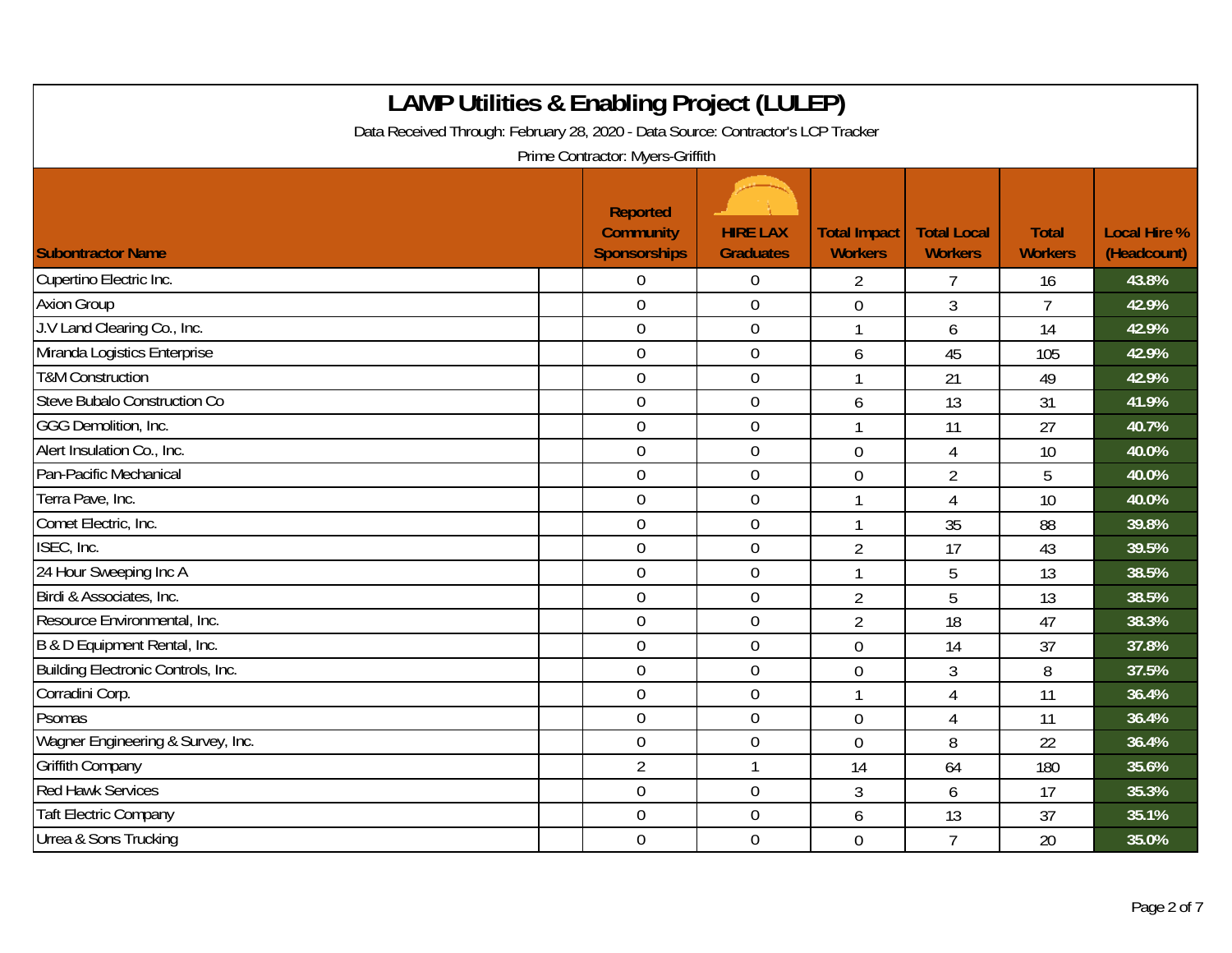| <b>LAMP Utilities &amp; Enabling Project (LULEP)</b><br>Data Received Through: February 28, 2020 - Data Source: Contractor's LCP Tracker<br>Prime Contractor: Myers-Griffith |                                                            |                                     |                                       |                                      |                                |                                    |  |  |
|------------------------------------------------------------------------------------------------------------------------------------------------------------------------------|------------------------------------------------------------|-------------------------------------|---------------------------------------|--------------------------------------|--------------------------------|------------------------------------|--|--|
| <b>Subontractor Name</b>                                                                                                                                                     | <b>Reported</b><br><b>Community</b><br><b>Sponsorships</b> | <b>HIRE LAX</b><br><b>Graduates</b> | <b>Total Impact</b><br><b>Workers</b> | <b>Total Local</b><br><b>Workers</b> | <b>Total</b><br><b>Workers</b> | <b>Local Hire %</b><br>(Headcount) |  |  |
| A1 Management & Inspection, Inc.                                                                                                                                             | $\Omega$                                                   | $\boldsymbol{0}$                    |                                       | 2                                    | 6                              | 33.3%                              |  |  |
| Global Modular Inc.                                                                                                                                                          | $\overline{0}$                                             | $\mathbf 0$                         | $\overline{0}$                        | 3                                    | 9                              | 33.3%                              |  |  |
| Inline Concrete Cutting & Coring                                                                                                                                             | $\mathbf 0$                                                | $\boldsymbol{0}$                    | $\overline{0}$                        | 1                                    | 3                              | 33.3%                              |  |  |
| Koppl Pipeline Services, Inc.                                                                                                                                                | $\mathbf 0$                                                | $\boldsymbol{0}$                    | $\mathbf 0$                           | -1                                   | $\overline{3}$                 | 33.3%                              |  |  |
| Myers & Sons Griffith, JV                                                                                                                                                    | 3                                                          | $\overline{2}$                      | 10                                    | 59                                   | 177                            | 33.3%                              |  |  |
| <b>Planet Green Environmental</b>                                                                                                                                            | $\mathbf 0$                                                | $\mathbf 0$                         | $\overline{0}$                        | 1                                    | 3                              | 33.3%                              |  |  |
| Royal Electric Company                                                                                                                                                       | $\overline{0}$                                             | $\mathbf 0$                         | $\overline{0}$                        | $\mathbf{1}$                         | 3                              | 33.3%                              |  |  |
| Techniquex, Inc.                                                                                                                                                             | $\mathbf 0$                                                | $\boldsymbol{0}$                    | $\mathbf 0$                           | $\overline{2}$                       | 6                              | 33.3%                              |  |  |
| Versatile Coatings Inc.                                                                                                                                                      | $\overline{0}$                                             | $\boldsymbol{0}$                    | $\mathbf 0$                           | $\overline{4}$                       | 12                             | 33.3%                              |  |  |
| Crown Fence Co                                                                                                                                                               | $\mathbf 0$                                                | $\mathbf 0$                         | $\mathbf{1}$                          | 14                                   | 43                             | 32.6%                              |  |  |
| Matrix Environmental, Inc.                                                                                                                                                   | $\overline{0}$                                             | $\overline{0}$                      |                                       | 8                                    | 25                             | 32.0%                              |  |  |
| <b>Concrete Coring Company</b>                                                                                                                                               | $\mathbf 0$                                                | $\boldsymbol{0}$                    |                                       | 9                                    | 29                             | 31.0%                              |  |  |
| Myers & Sons Construction LP                                                                                                                                                 | $\mathbf 0$                                                | $\mathbf 0$                         |                                       | 13                                   | 43                             | 30.2%                              |  |  |
| Twining, Inc                                                                                                                                                                 | $\mathbf 0$                                                | $\mathbf 0$                         |                                       | 9                                    | 30                             | 30.0%                              |  |  |
| Anderson Charnesky Structural Steel, Inc.                                                                                                                                    | $\mathbf 0$                                                | $\mathbf 0$                         | $\overline{0}$                        | $\overline{2}$                       | $\overline{7}$                 | 28.6%                              |  |  |
| CMB Structures, Inc.                                                                                                                                                         | $\mathbf 0$                                                | $\boldsymbol{0}$                    | $\mathbf 0$                           | $\overline{2}$                       | $\overline{7}$                 | 28.6%                              |  |  |
| N-U Enterprise                                                                                                                                                               | $\overline{0}$                                             | $\mathbf 0$                         |                                       | 8                                    | 28                             | 28.6%                              |  |  |
| RMA Group, Inc.                                                                                                                                                              | $\mathbf 0$                                                | $\mathbf 0$                         | 4                                     | 6                                    | 21                             | 28.6%                              |  |  |
| <b>SC Building Materials</b>                                                                                                                                                 | $\overline{0}$                                             | $\mathbf 0$                         |                                       | $\overline{2}$                       | $\overline{7}$                 | 28.6%                              |  |  |
| Wilson & Hampton Painting Contractors                                                                                                                                        | $\mathbf 0$                                                | $\boldsymbol{0}$                    |                                       | $\overline{2}$                       | $\overline{7}$                 | 28.6%                              |  |  |
| Rosendin Electric                                                                                                                                                            | $\mathbf 0$                                                | $\boldsymbol{0}$                    | 3                                     | 9                                    | 33                             | 27.3%                              |  |  |
| <b>ABC Resources</b>                                                                                                                                                         | $\mathbf 0$                                                | $\mathbf 0$                         | $\overline{4}$                        | $\overline{7}$                       | 26                             | 26.9%                              |  |  |
| Max Out Inc.                                                                                                                                                                 | $\overline{0}$                                             | $\mathbf 0$                         | $\overline{4}$                        | 9                                    | 34                             | 26.5%                              |  |  |
| AMPCO Landscape, Inc.                                                                                                                                                        | $\mathbf 0$                                                | $\boldsymbol{0}$                    | $\overline{0}$                        | $\overline{2}$                       | 8                              | 25.0%                              |  |  |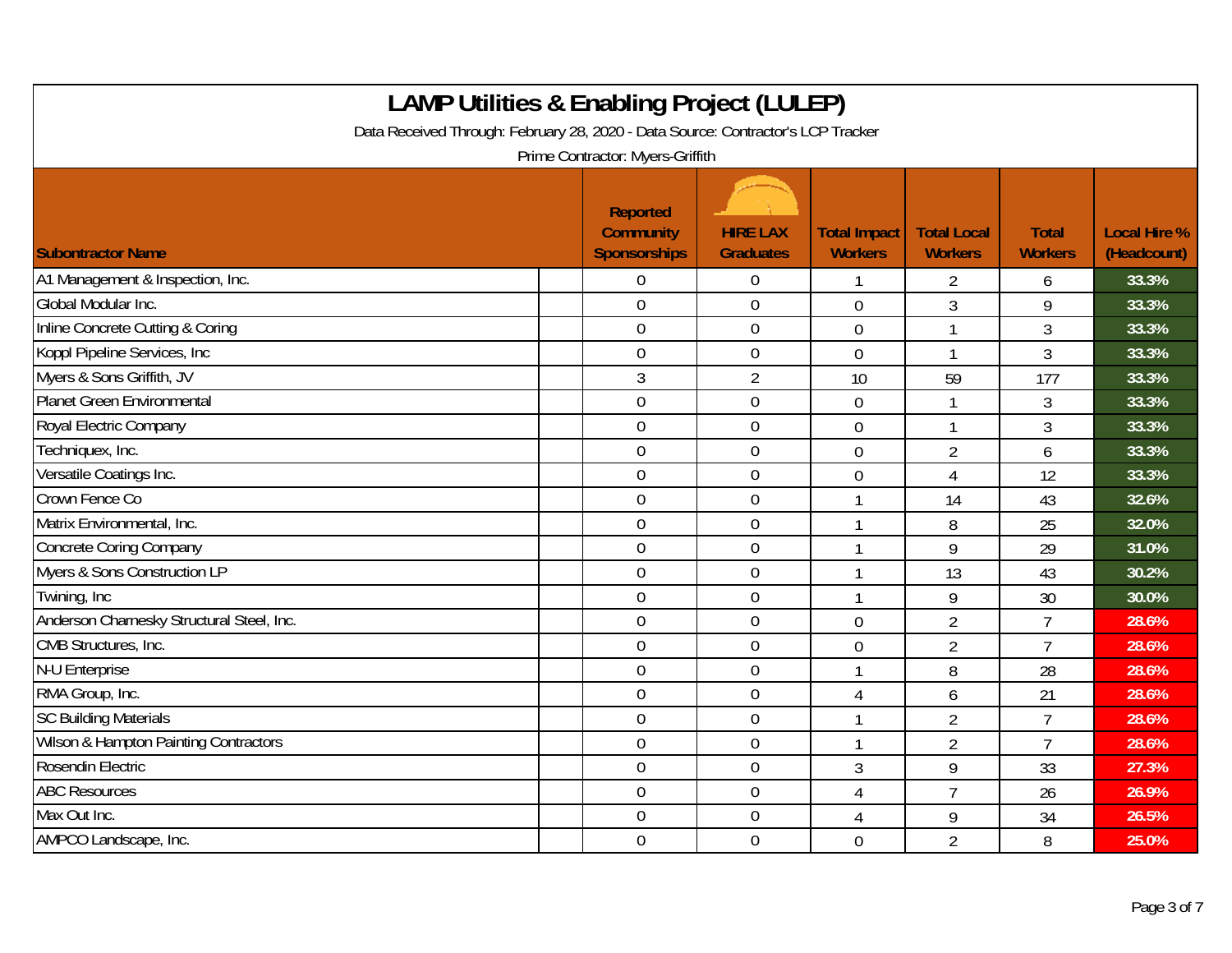| <b>LAMP Utilities &amp; Enabling Project (LULEP)</b><br>Data Received Through: February 28, 2020 - Data Source: Contractor's LCP Tracker<br>Prime Contractor: Myers-Griffith |            |                                                     |                                     |                                       |                                      |                                |                                    |  |
|------------------------------------------------------------------------------------------------------------------------------------------------------------------------------|------------|-----------------------------------------------------|-------------------------------------|---------------------------------------|--------------------------------------|--------------------------------|------------------------------------|--|
| <b>Subontractor Name</b>                                                                                                                                                     |            | Reported<br><b>Community</b><br><b>Sponsorships</b> | <b>HIRE LAX</b><br><b>Graduates</b> | <b>Total Impact</b><br><b>Workers</b> | <b>Total Local</b><br><b>Workers</b> | <b>Total</b><br><b>Workers</b> | <b>Local Hire %</b><br>(Headcount) |  |
| D.C. Drilling Inc                                                                                                                                                            |            | 0                                                   | 0                                   | $\Omega$                              |                                      | 4                              | 25.0%                              |  |
| <b>DC Traffic Control</b>                                                                                                                                                    |            | $\overline{0}$                                      | $\mathbf 0$                         | $\overline{0}$                        | $\overline{2}$                       | 8                              | 25.0%                              |  |
| DFS Flooring Inc.                                                                                                                                                            |            | $\mathbf 0$                                         | $\boldsymbol{0}$                    |                                       | 1                                    | 4                              | 25.0%                              |  |
| Mike Hixson Backhoe Service, Inc.                                                                                                                                            |            | $\mathbf 0$                                         | $\mathbf 0$                         | $\overline{0}$                        | $\overline{2}$                       | 8                              | 25.0%                              |  |
| Nolds Equipment                                                                                                                                                              |            | $\overline{0}$                                      | $\overline{0}$                      |                                       | 1                                    | $\overline{A}$                 | 25.0%                              |  |
| So-Cal Insulation, Inc.                                                                                                                                                      |            | $\mathbf 0$                                         | $\boldsymbol{0}$                    |                                       | 1                                    | 4                              | 25.0%                              |  |
| Superior Pavement Markings, Inc.                                                                                                                                             | <b>NEW</b> | $\overline{0}$                                      | $\mathbf 0$                         | $\overline{2}$                        | $\overline{2}$                       | 8                              | 25.0%                              |  |
| <b>LNA Concrete Structures, Inc.</b>                                                                                                                                         |            | $\overline{0}$                                      | $\overline{0}$                      |                                       | 9                                    | 37                             | 24.3%                              |  |
| Blois Construction, Inc.                                                                                                                                                     |            | $\mathbf 0$                                         | $\boldsymbol{0}$                    | 4                                     | 22                                   | 93                             | 23.7%                              |  |
| Giroux Glass, Inc.                                                                                                                                                           |            | $\overline{0}$                                      | $\mathbf 0$                         | $\overline{0}$                        | $\overline{2}$                       | 9                              | 22.2%                              |  |
| Meadows Sheet Metal & Air Conditioning, Inc.                                                                                                                                 |            | $\overline{0}$                                      | $\overline{0}$                      | $\overline{2}$                        | 10                                   | 45                             | 22.2%                              |  |
| Cosco Fire Protection, Inc.                                                                                                                                                  |            | $\mathbf 0$                                         | $\boldsymbol{0}$                    | $\mathbf 0$                           | 5                                    | 23                             | 21.7%                              |  |
| Sterndahl Enterprises, Inc.                                                                                                                                                  |            | $\mathbf 0$                                         | $\mathbf 0$                         | $\overline{2}$                        | 6                                    | 28                             | 21.4%                              |  |
| Absolute Abatement & Demolition                                                                                                                                              |            | $\overline{0}$                                      | $\mathbf 0$                         | $\overline{0}$                        | 1                                    | 5                              | 20.0%                              |  |
| <b>Century Sweeping</b>                                                                                                                                                      |            | $\boldsymbol{0}$                                    | $\boldsymbol{0}$                    | $\mathbf 0$                           | $\mathbf{1}$                         | 5                              | 20.0%                              |  |
| Pacific Waterproofing & Restoration, Inc.                                                                                                                                    |            | $\mathbf 0$                                         | $\mathbf 0$                         | $\mathbf 0$                           | $\mathbf{1}$                         | 5                              | 20.0%                              |  |
| <b>Penhall Co</b>                                                                                                                                                            |            | $\overline{0}$                                      | $\overline{0}$                      | $\overline{0}$                        | 1                                    | 5                              | 20.0%                              |  |
| Fehoko Concrete Inc                                                                                                                                                          |            | $\overline{0}$                                      | $\boldsymbol{0}$                    | $\overline{2}$                        | 4                                    | 21                             | 19.0%                              |  |
| <b>Chief Engineering</b>                                                                                                                                                     |            | $\mathbf 0$                                         | $\mathbf 0$                         | 3                                     | 11                                   | 58                             | 19.0%                              |  |
| Michels Pipeline Construction; a div. of Michels Corporation                                                                                                                 |            | $\mathbf 0$                                         | $\mathbf 0$                         | $\mathfrak{Z}$                        | 13                                   | 74                             | 17.6%                              |  |
| <b>Sully-Miller Contracting Company</b>                                                                                                                                      |            | $\mathbf 0$                                         | $\mathbf 0$                         | $\mathbf 0$                           | 10                                   | 58                             | 17.2%                              |  |
| Bali Construction, Inc.                                                                                                                                                      |            | $\mathbf 0$                                         | $\mathbf 0$                         | 3                                     | 10                                   | 59                             | 16.9%                              |  |
| Crosstown Electrical & Data, Inc.                                                                                                                                            |            | $\mathbf 0$                                         | $\mathbf 0$                         | $\overline{0}$                        | $\overline{2}$                       | 12                             | 16.7%                              |  |
| <b>Granstrom Masonry Inc</b>                                                                                                                                                 |            | $\overline{0}$                                      | $\mathbf 0$                         | $\overline{0}$                        | $\mathbf{1}$                         | 6                              | 16.7%                              |  |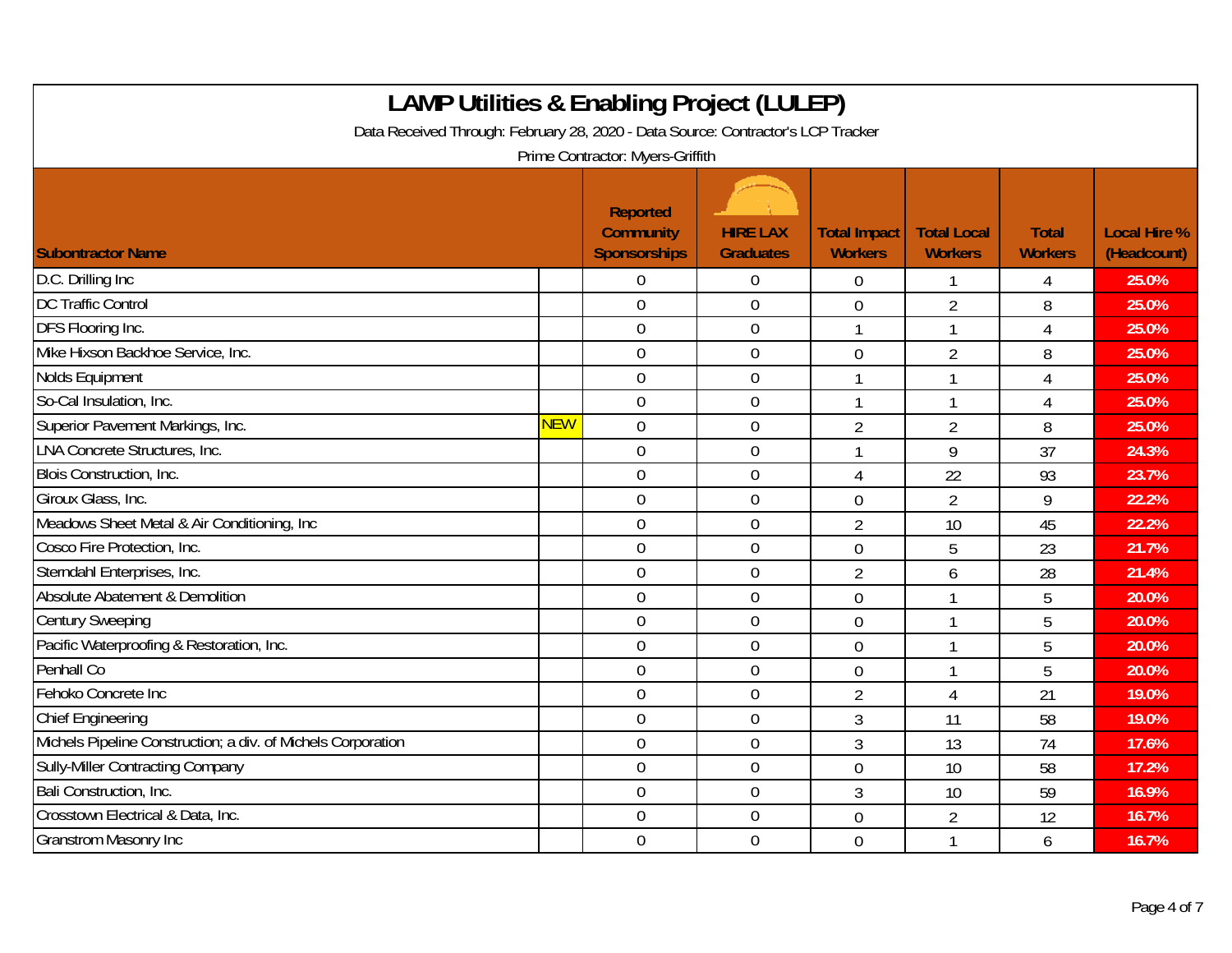| <b>LAMP Utilities &amp; Enabling Project (LULEP)</b><br>Data Received Through: February 28, 2020 - Data Source: Contractor's LCP Tracker<br>Prime Contractor: Myers-Griffith |                                              |                                     |                                       |                                      |                                |                                    |  |  |
|------------------------------------------------------------------------------------------------------------------------------------------------------------------------------|----------------------------------------------|-------------------------------------|---------------------------------------|--------------------------------------|--------------------------------|------------------------------------|--|--|
| <b>Subontractor Name</b>                                                                                                                                                     | Reported<br><b>Community</b><br>Sponsorships | <b>HIRE LAX</b><br><b>Graduates</b> | <b>Total Impact</b><br><b>Workers</b> | <b>Total Local</b><br><b>Workers</b> | <b>Total</b><br><b>Workers</b> | <b>Local Hire %</b><br>(Headcount) |  |  |
| Kato Landscape, Inc.                                                                                                                                                         | $\Omega$                                     | $\overline{0}$                      | $\mathbf{1}$                          | $\overline{2}$                       | 12                             | 16.7%                              |  |  |
| Smithson Electric, Inc.                                                                                                                                                      | $\overline{0}$                               | $\overline{0}$                      | $\overline{0}$                        | 1                                    | 6                              | 16.7%                              |  |  |
| Southcoast Acoustical Interiors, Inc.                                                                                                                                        | $\mathbf 0$                                  | $\boldsymbol{0}$                    | $\mathbf 0$                           | 3                                    | 18                             | 16.7%                              |  |  |
| Util-Locate                                                                                                                                                                  | $\overline{0}$                               | $\overline{0}$                      | $\mathbf{1}$                          | $\mathbf{1}$                         | 6                              | 16.7%                              |  |  |
| Nor Cal Pipeline Services                                                                                                                                                    | $\overline{0}$                               | $\mathbf 0$                         | $\mathbf{1}$                          | $\overline{7}$                       | 43                             | 16.3%                              |  |  |
| BC Rentals, Inc. dba BC Traffic Specialist                                                                                                                                   | $\boldsymbol{0}$                             | $\boldsymbol{0}$                    | $\overline{0}$                        | 3                                    | 20                             | 15.0%                              |  |  |
| Zefiro Corporation                                                                                                                                                           | $\overline{0}$                               | $\overline{0}$                      | $\mathbf{1}$                          | 5                                    | 34                             | 14.7%                              |  |  |
| <b>DRS Rebar Inc</b>                                                                                                                                                         | $\overline{0}$                               | $\mathbf 0$                         | $\overline{0}$                        | 1                                    | $\overline{7}$                 | 14.3%                              |  |  |
| All American Asphalt                                                                                                                                                         | $\mathbf 0$                                  | $\boldsymbol{0}$                    | 6                                     | 28                                   | 211                            | 13.3%                              |  |  |
| G. O. Rodriguez Trucking, Inc.                                                                                                                                               | $\boldsymbol{0}$                             | $\boldsymbol{0}$                    | $\mathbf{1}$                          | $\overline{7}$                       | 55                             | 12.7%                              |  |  |
| 2R Drilling, Inc.                                                                                                                                                            | $\overline{0}$                               | $\mathbf 0$                         | $\mathbf{1}$                          | 1                                    | 8                              | 12.5%                              |  |  |
| Traffic Management Inc.                                                                                                                                                      | $\overline{0}$                               | $\mathbf 0$                         | $\overline{0}$                        |                                      | 8                              | 12.5%                              |  |  |
| Upland Contracting, Inc.                                                                                                                                                     | $\boldsymbol{0}$                             | $\mathbf 0$                         | $\overline{0}$                        | $\mathbf{1}$                         | 8                              | 12.5%                              |  |  |
| G&F Concrete Cutting, Inc.                                                                                                                                                   | $\mathbf 0$                                  | $\mathbf 0$                         | $\overline{0}$                        | $\overline{2}$                       | 18                             | 11.1%                              |  |  |
| R.J. Lalonde, Inc.                                                                                                                                                           | $\mathbf 0$                                  | $\boldsymbol{0}$                    | $\mathbf{1}$                          | 1                                    | 9                              | 11.1%                              |  |  |
| Ferreira Construction Co, Inc.                                                                                                                                               | $\mathbf 0$                                  | $\mathbf 0$                         | $\mathbf{1}$                          | 5                                    | 46                             | 10.9%                              |  |  |
| Badger Daylighting Corp.                                                                                                                                                     | $\mathbf 0$                                  | $\mathbf 0$                         | $\mathbf{1}$                          | 3                                    | 28                             | 10.7%                              |  |  |
| Los Angeles Signal Construction, Inc.                                                                                                                                        | $\mathbf 0$                                  | $\mathbf 0$                         | $\overline{0}$                        |                                      | 11                             | 9.1%                               |  |  |
| Pavement Coatings, Inc.                                                                                                                                                      | $\mathbf 0$                                  | $\mathbf 0$                         | $\mathbf 0$                           | $\mathbf{1}$                         | 11                             | 9.1%                               |  |  |
| Cindy Trump, Inc., DBA Lindys Cold Planing                                                                                                                                   | $\overline{0}$                               | $\boldsymbol{0}$                    | $\mathbf 0$                           | $\mathbf{1}$                         | 13                             | 7.7%                               |  |  |
| Crane Rental Service, Inc.                                                                                                                                                   | $\mathbf 0$                                  | $\boldsymbol{0}$                    | $\mathbf{1}$                          | 1                                    | 14                             | 7.1%                               |  |  |
| AD Improvements Inc                                                                                                                                                          | $\mathbf 0$                                  | $\mathbf 0$                         | $\overline{0}$                        | $\overline{0}$                       | 3                              | 0.0%                               |  |  |
| Anglemyer Crane Rental                                                                                                                                                       | $\overline{0}$                               | $\mathbf 0$                         | $\overline{0}$                        | $\overline{0}$                       | $\mathbf{1}$                   | 0.0%                               |  |  |
| Asphalt, Fabric & Engineering, Inc.                                                                                                                                          | $\mathbf 0$                                  | $\mathbf 0$                         | $\mathbf 0$                           | $\boldsymbol{0}$                     | 3                              | 0.0%                               |  |  |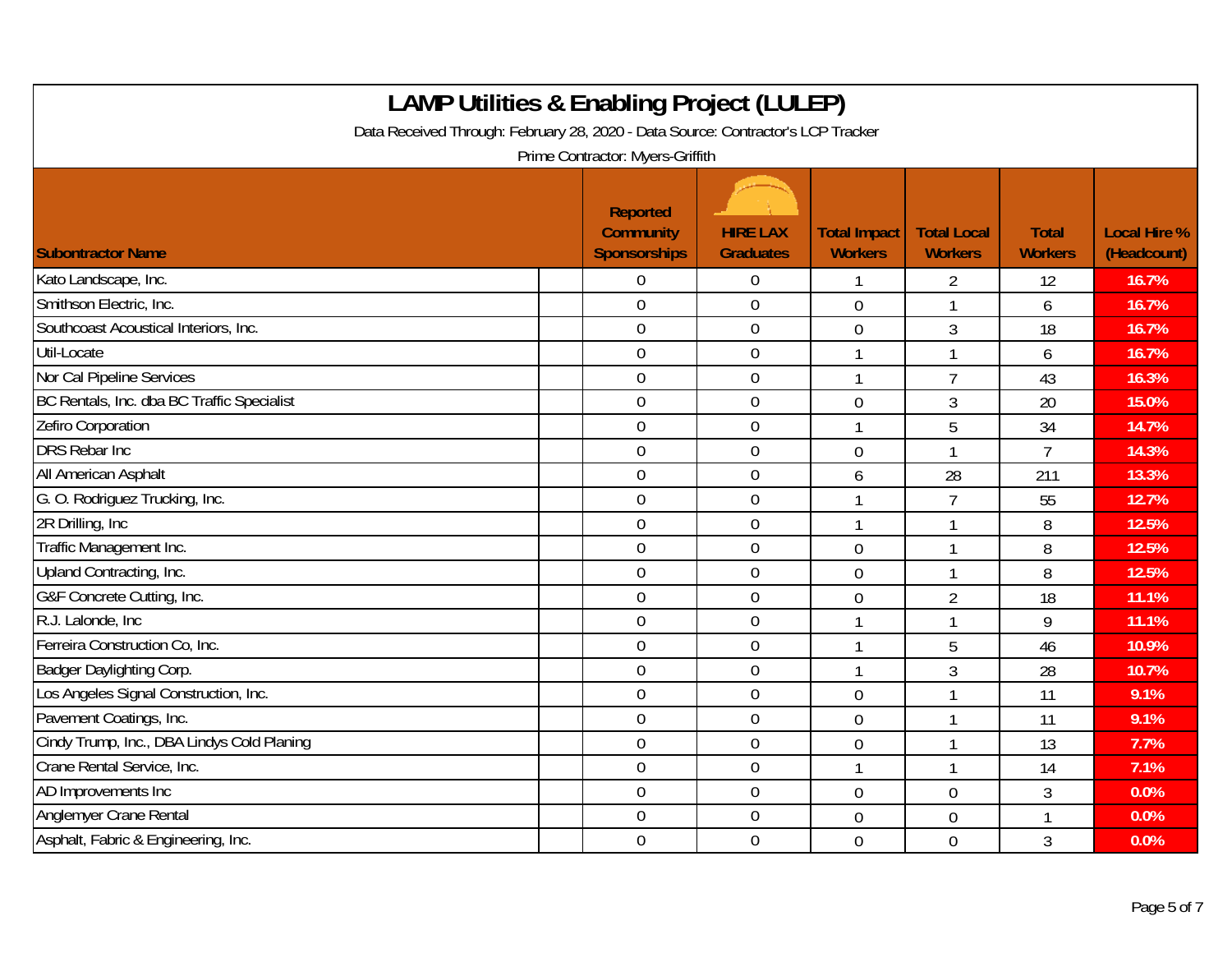| <b>LAMP Utilities &amp; Enabling Project (LULEP)</b><br>Data Received Through: February 28, 2020 - Data Source: Contractor's LCP Tracker<br>Prime Contractor: Myers-Griffith |                                                            |                                     |                                       |                                      |                                |                                    |  |  |
|------------------------------------------------------------------------------------------------------------------------------------------------------------------------------|------------------------------------------------------------|-------------------------------------|---------------------------------------|--------------------------------------|--------------------------------|------------------------------------|--|--|
| <b>Subontractor Name</b>                                                                                                                                                     | <b>Reported</b><br><b>Community</b><br><b>Sponsorships</b> | <b>HIRE LAX</b><br><b>Graduates</b> | <b>Total Impact</b><br><b>Workers</b> | <b>Total Local</b><br><b>Workers</b> | <b>Total</b><br><b>Workers</b> | <b>Local Hire %</b><br>(Headcount) |  |  |
| Ayala Boring Inc                                                                                                                                                             | $\overline{0}$                                             | $\overline{0}$                      | $\boldsymbol{0}$                      | $\boldsymbol{0}$                     | 9                              | 0.0%                               |  |  |
| Barneys Hole Digging Service                                                                                                                                                 | $\mathbf 0$                                                | $\mathbf 0$                         | $\overline{0}$                        | $\overline{0}$                       | $\overline{2}$                 | 0.0%                               |  |  |
| Bragg Crane Service (sub to Comet Electric)                                                                                                                                  | $\mathbf 0$                                                | $\boldsymbol{0}$                    | $\mathbf 0$                           | $\overline{0}$                       | 3                              | 0.0%                               |  |  |
| Burros Backhoe Service, LLC                                                                                                                                                  | $\mathbf 0$                                                | $\pmb{0}$                           | $\mathbf 0$                           | $\mathbf 0$                          | $\overline{2}$                 | 0.0%                               |  |  |
| C Below Inc                                                                                                                                                                  | $\mathbf 0$                                                | $\mathbf 0$                         | $\overline{0}$                        | $\overline{0}$                       | 12                             | 0.0%                               |  |  |
| C.M. Peich, Inc.                                                                                                                                                             | $\mathbf 0$                                                | $\mathbf 0$                         | $\overline{0}$                        | $\overline{0}$                       | $\overline{7}$                 | 0.0%                               |  |  |
| Calmex Engineering, Inc.                                                                                                                                                     | $\overline{0}$                                             | $\overline{0}$                      | $\mathbf 0$                           | $\mathbf 0$                          | 1                              | 0.0%                               |  |  |
| Cell-Crete Corporation                                                                                                                                                       | $\mathbf 0$                                                | $\mathbf 0$                         | $\overline{0}$                        | $\mathbf 0$                          | 3                              | 0.0%                               |  |  |
| CGO Construction Company, Inc.                                                                                                                                               | $\mathbf 0$                                                | $\boldsymbol{0}$                    | $\mathbf 0$                           | $\overline{0}$                       | 3                              | 0.0%                               |  |  |
| Commercial Scaffolding of CA, Inc.                                                                                                                                           | $\mathbf 0$                                                | $\overline{0}$                      | $\overline{0}$                        | $\overline{0}$                       | 4                              | 0.0%                               |  |  |
| Connor Concrete Cutting and Coring                                                                                                                                           | $\overline{0}$                                             | $\mathbf 0$                         | $\overline{0}$                        | $\overline{0}$                       | 8                              | 0.0%                               |  |  |
| Cornerstone Demolition Corp.                                                                                                                                                 | $\overline{0}$                                             | $\overline{0}$                      | $\overline{0}$                        | $\overline{0}$                       | 9                              | 0.0%                               |  |  |
| Dayton Certified Welding, Inc.                                                                                                                                               | $\mathbf 0$                                                | $\boldsymbol{0}$                    | $\mathbf 0$                           | $\mathbf 0$                          | $\overline{2}$                 | 0.0%                               |  |  |
| DeepScan, Inc.                                                                                                                                                               | $\mathbf 0$                                                | $\mathbf 0$                         | $\overline{0}$                        | $\overline{0}$                       | 4                              | 0.0%                               |  |  |
| Discovery Hydrovac                                                                                                                                                           | $\mathbf 0$                                                | $\mathbf 0$                         | $\overline{0}$                        | $\overline{0}$                       |                                | 0.0%                               |  |  |
| DJS General Contracting, Inc.                                                                                                                                                | $\mathbf 0$                                                | $\mathbf 0$                         | $\overline{0}$                        | $\overline{0}$                       | 5                              | 0.0%                               |  |  |
| <b>Fastrack Rentals Inc</b>                                                                                                                                                  | $\overline{0}$                                             | $\mathbf 0$                         | $\mathbf 0$                           | $\mathbf 0$                          | 1                              | 0.0%                               |  |  |
| Fine Grade Equipment, Inc.                                                                                                                                                   | $\mathbf 0$                                                | $\mathbf 0$                         | $\overline{0}$                        | $\overline{0}$                       | 6                              | 0.0%                               |  |  |
| Gregg Drilling & Testing, Inc.                                                                                                                                               | $\mathbf 0$                                                | $\overline{0}$                      | $\overline{0}$                        | $\overline{0}$                       | 5                              | 0.0%                               |  |  |
| <b>Ground Penetrating Radar</b>                                                                                                                                              | $\mathbf 0$                                                | $\pmb{0}$                           | $\mathbf 0$                           | $\mathbf 0$                          | 3                              | 0.0%                               |  |  |
| H.D. Construction Equipment, Inc.                                                                                                                                            | $\mathbf 0$                                                | $\mathbf 0$                         | $\overline{0}$                        | $\overline{0}$                       | $\overline{7}$                 | 0.0%                               |  |  |
| Hardy & Harper                                                                                                                                                               | $\overline{0}$                                             | $\overline{0}$                      | $\overline{0}$                        | $\overline{0}$                       | 9                              | 0.0%                               |  |  |
| <b>Hydraulic Cranes LLC</b>                                                                                                                                                  | $\boldsymbol{0}$                                           | $\mathbf 0$                         | $\mathbf 0$                           | $\mathbf 0$                          | 1                              | 0.0%                               |  |  |
| Jim Painter Controls, Inc.                                                                                                                                                   | $\mathbf 0$                                                | $\mathbf 0$                         | $\overline{0}$                        | $\overline{0}$                       |                                | 0.0%                               |  |  |